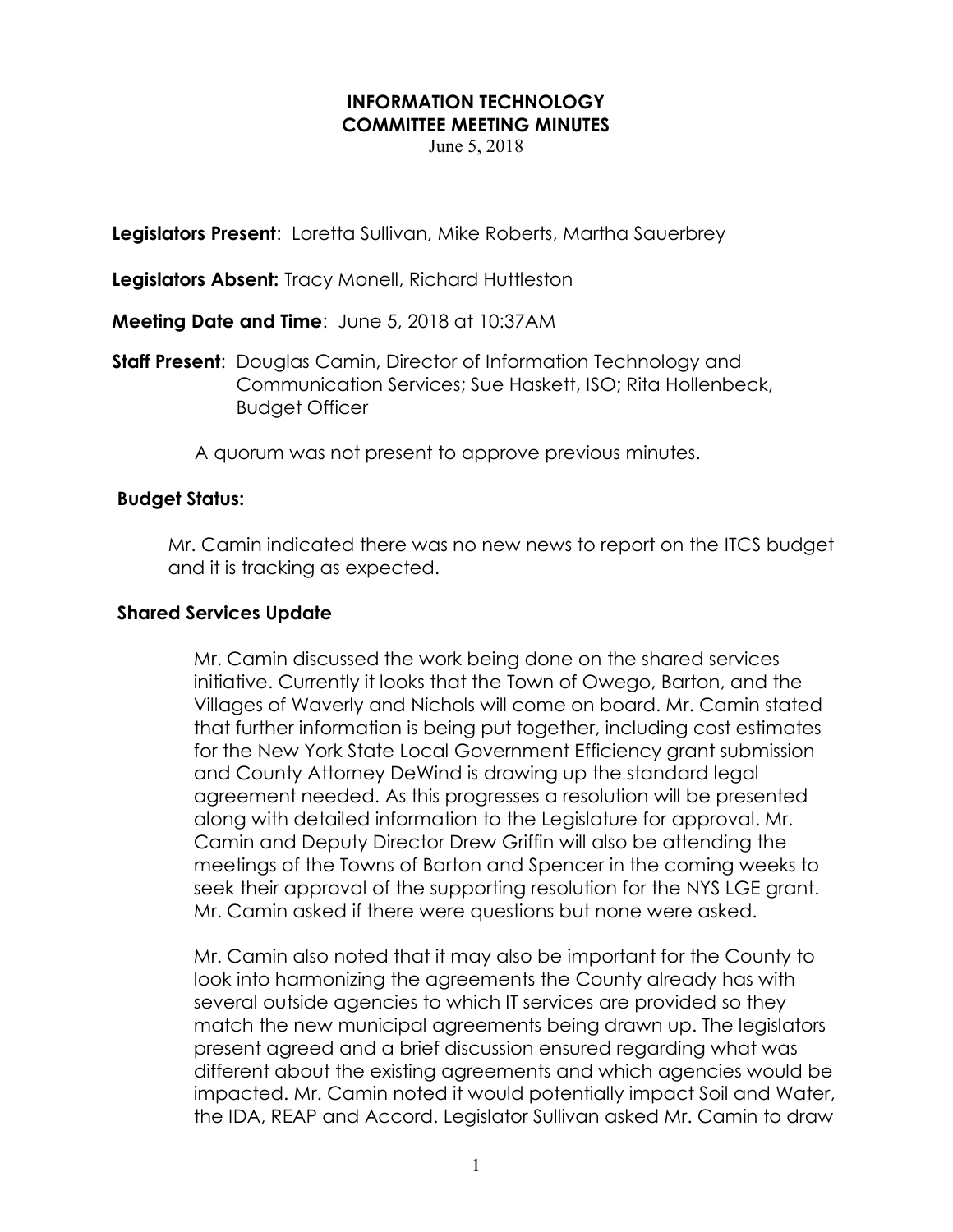up preliminary calculations and that the Legislature would discuss how to approach these entities as the time for a transition drew closer.

## Status of Projects:

### a. Miscellaneous:

- 1. Mr. Camin discussed the Windows 10 deployment status. He anticipates that the majority of County machines will be upgraded to Windows 10 by the end of the summer.
- 2. Mr. Camin discussed the status of the tax software implementation. Budget Officer Hollenbeck discussed that the Treasurer's office is still doing double entry in the old system, which is longer than was anticipated. A discussion was had about the status of specific steps. It was agreed that progress is continuing, but has been slower in some areas than others. Mr. Camin will follow up to find out additional details and work to move the project along where necessary.

# Information Security Officer Report

Ms. Haskett gave an update on the progress of projects that she is working on. She is mostly completed with work to update and re-write portions of the Information Security Policy and recently held a meeting with Mr. Camin and Emergency Services Director Mike Simmons to get an update on the disaster recovery workgroup planning. It was decided at that meeting to plan an initial tabletop exercise in the late summer\early fall timeframe.

### Open Discussion

- Mr. Camin noted that he and some staff from his office will be attending the NYS Board of Elections "tabletop" disaster session occurring in Binghamton on June 18th.
- Mr. Camin also informed the committee that at the conference for the NYS Local Government IT Directors Association in May he was elected Vice President of the organization for a two year term. Mrs. Sullivan congratulated Mr. Camin and noted that she would expect that to raise the profile of the County as it has with other directors in similar positions.

Meeting was adjourned at 11:18 AM.

Respectfully Submitted